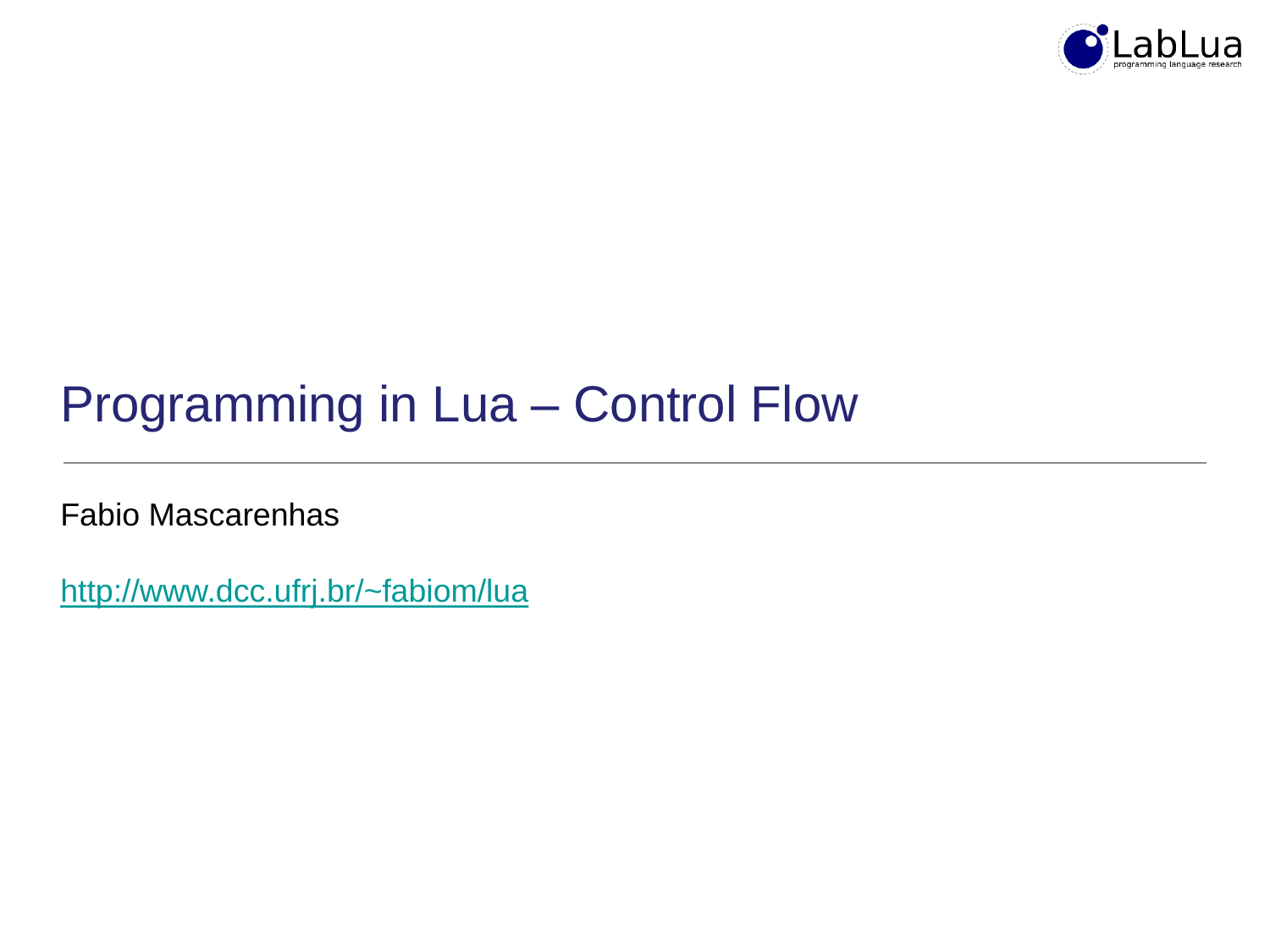

### if-then-else

• An if statement executes the then chunk if the condition is *true* and the else chunk if it is *false*

```
if a < 0 then
 print("a is negative")
 a = -a
else
 print("a is positive")
end
```
- The else chunk is optional
- Remember that the condition does not need to be a boolean value, any value will do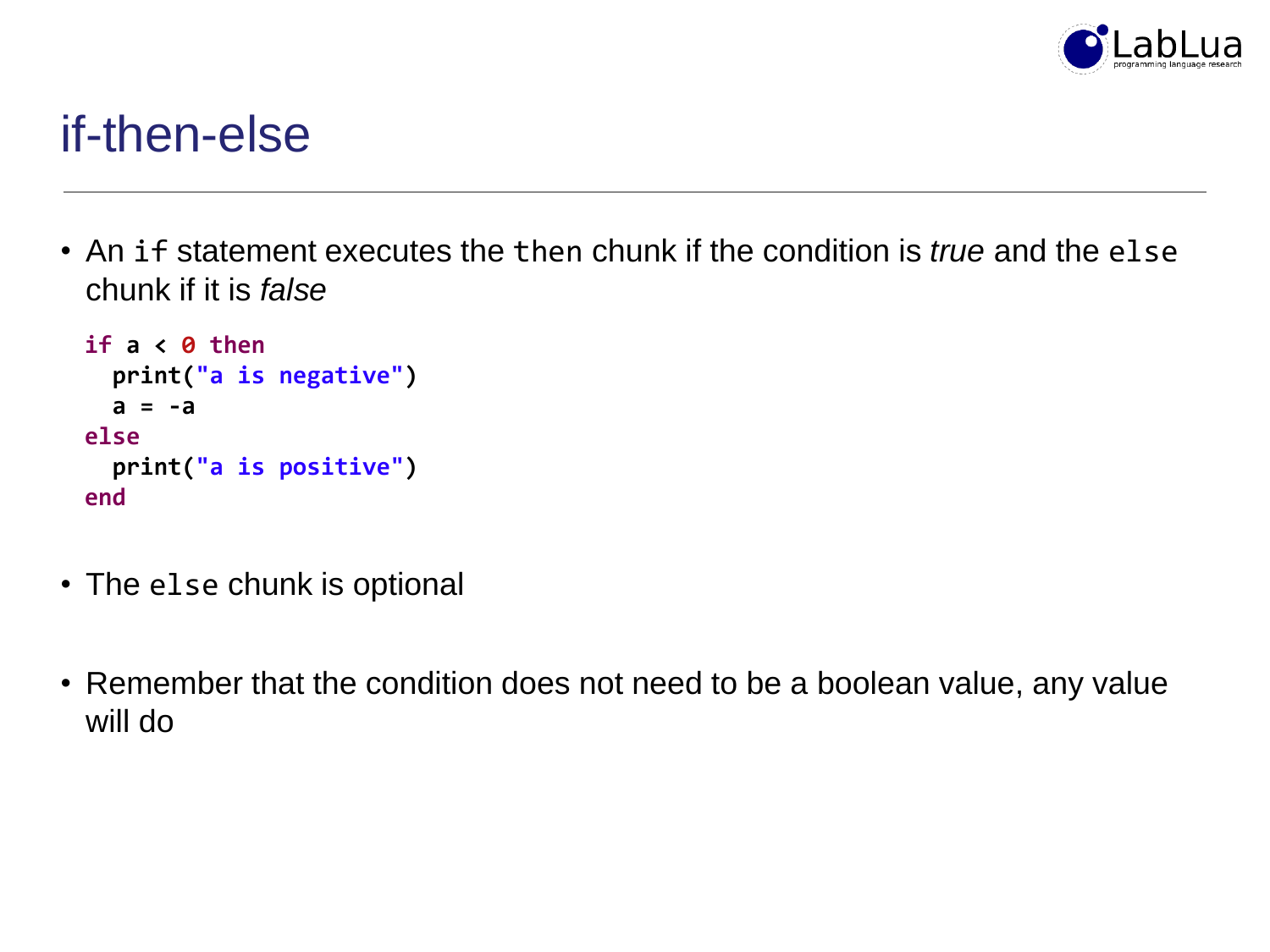

#### elseif

• You can use elseif instead of writing nested if statements, thus avoiding a having to write end multiple times:

```
if op == "++" then
 r = a + b
elseif op == "-" then
 r = a - b
elseif op == "*" then
 r = a * b
elseif op == "/" then
 r = a / b
else
 error("invalid operation")
end
```
• The else part remains optional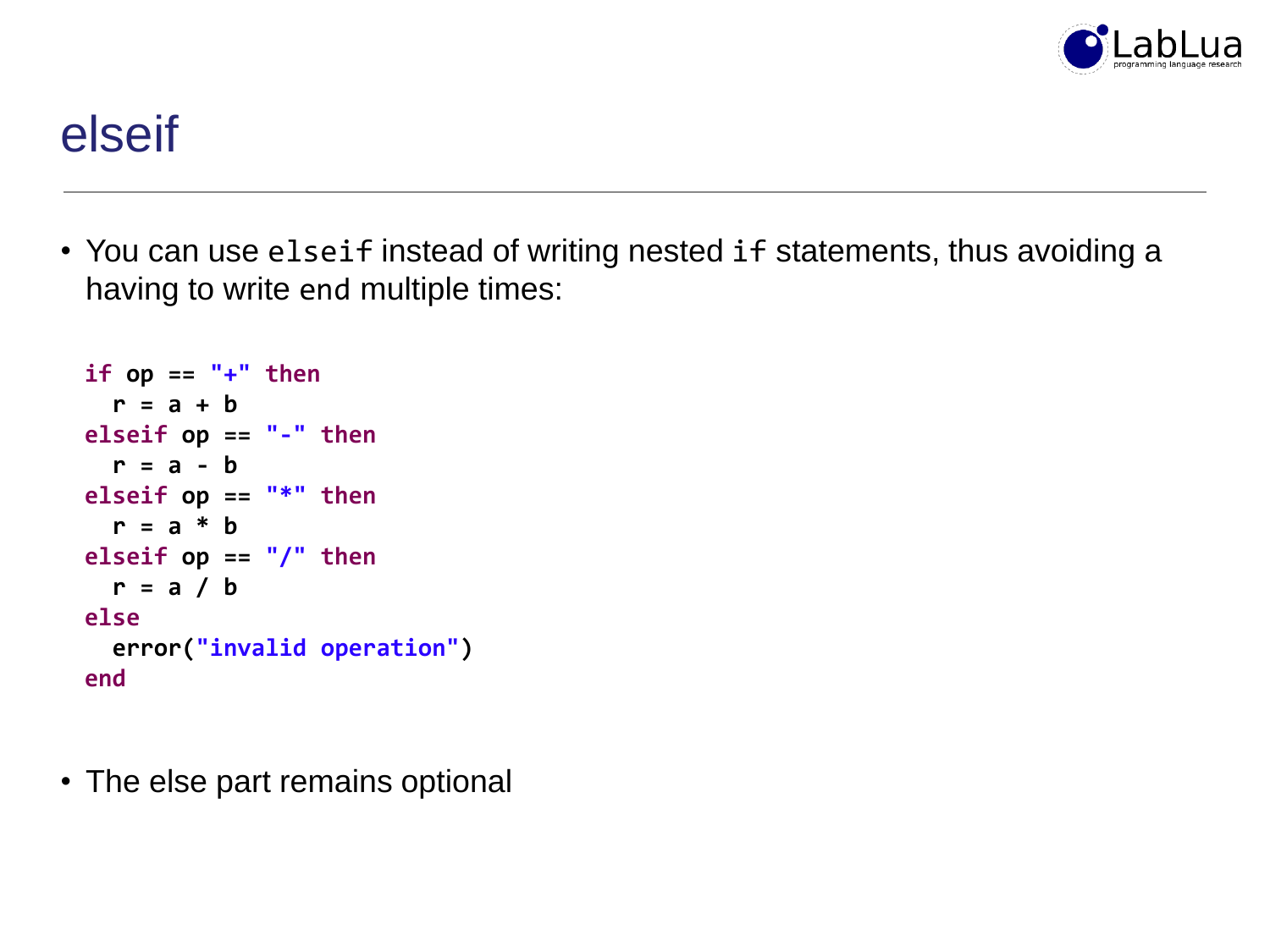

### while and repeat

• A while loop keeps executing its body chunk **while** the condition is *true*; Lua tests the condition *before* executing the body, so a while loop can run zero times

```
i = 1; sum = 0while i <= 5 do
  sum = sum + (2 * i - 1)i = i + 1end
print(sum)
```
• A repeat loop keeps executing its body chunk **until** the condition is *true*; Lua tests the condition *after* executing the body, so a repeat loop runs at least once

```
i = 1; sum = 0
repeat
 sum = sum + (2 * i - 1)i = i + 1until i > 5
print(sum)
```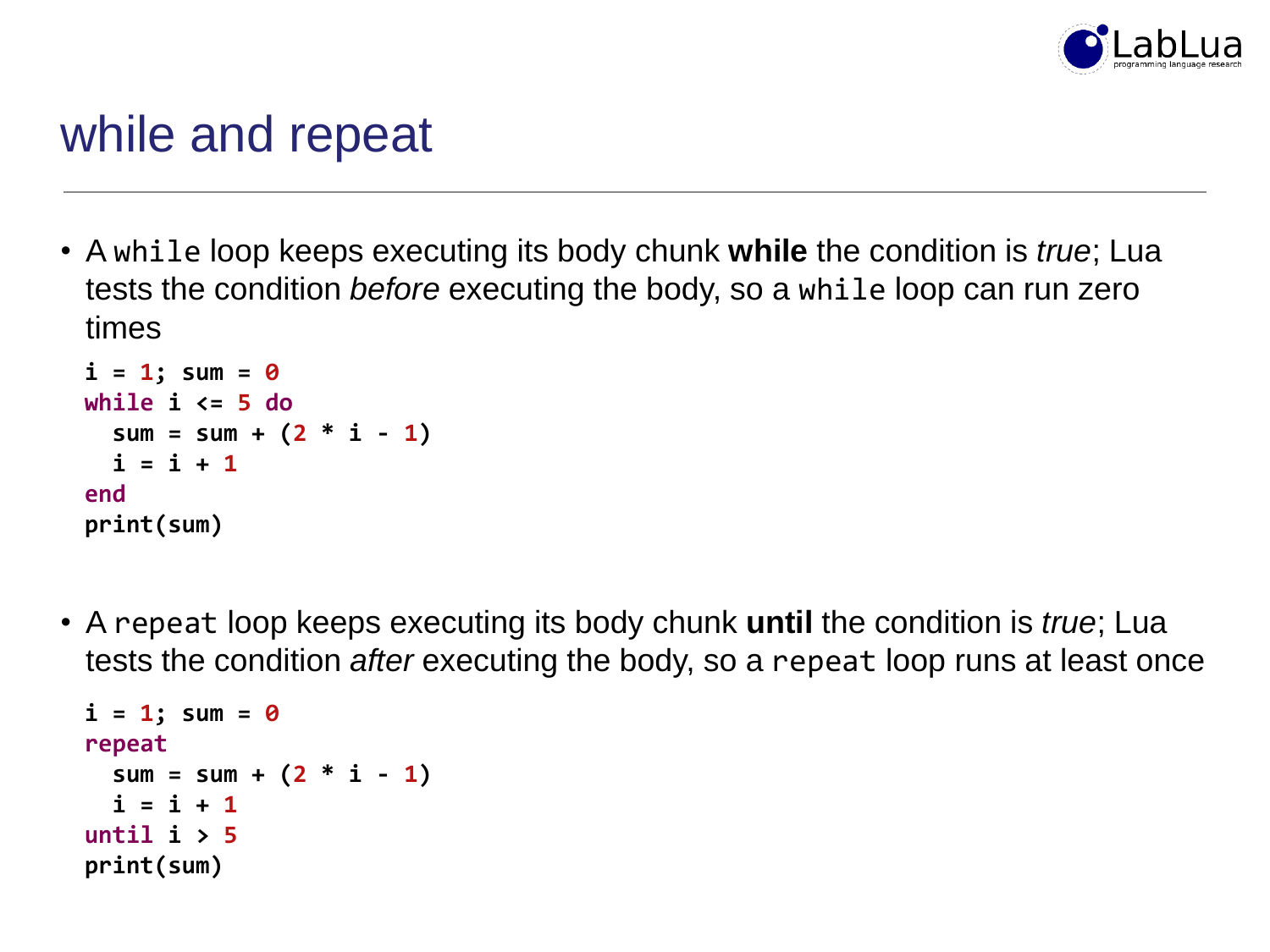

## Numeric for

• A numeric for loop iterates a control variable from a *starting number* to an *ending number*, executing the body chunk

```
sum = 0
for i = 1, 5 do
 sum = sum + (2 * i - 1)end
print(sum)
```
- The control variable is local to the body, so if you need its value after the loop it is better to use a while or repeat loop and explicitly manage the control variable
- The control variable cannot be assigned to, either, use a break statement if you want to terminate the loop early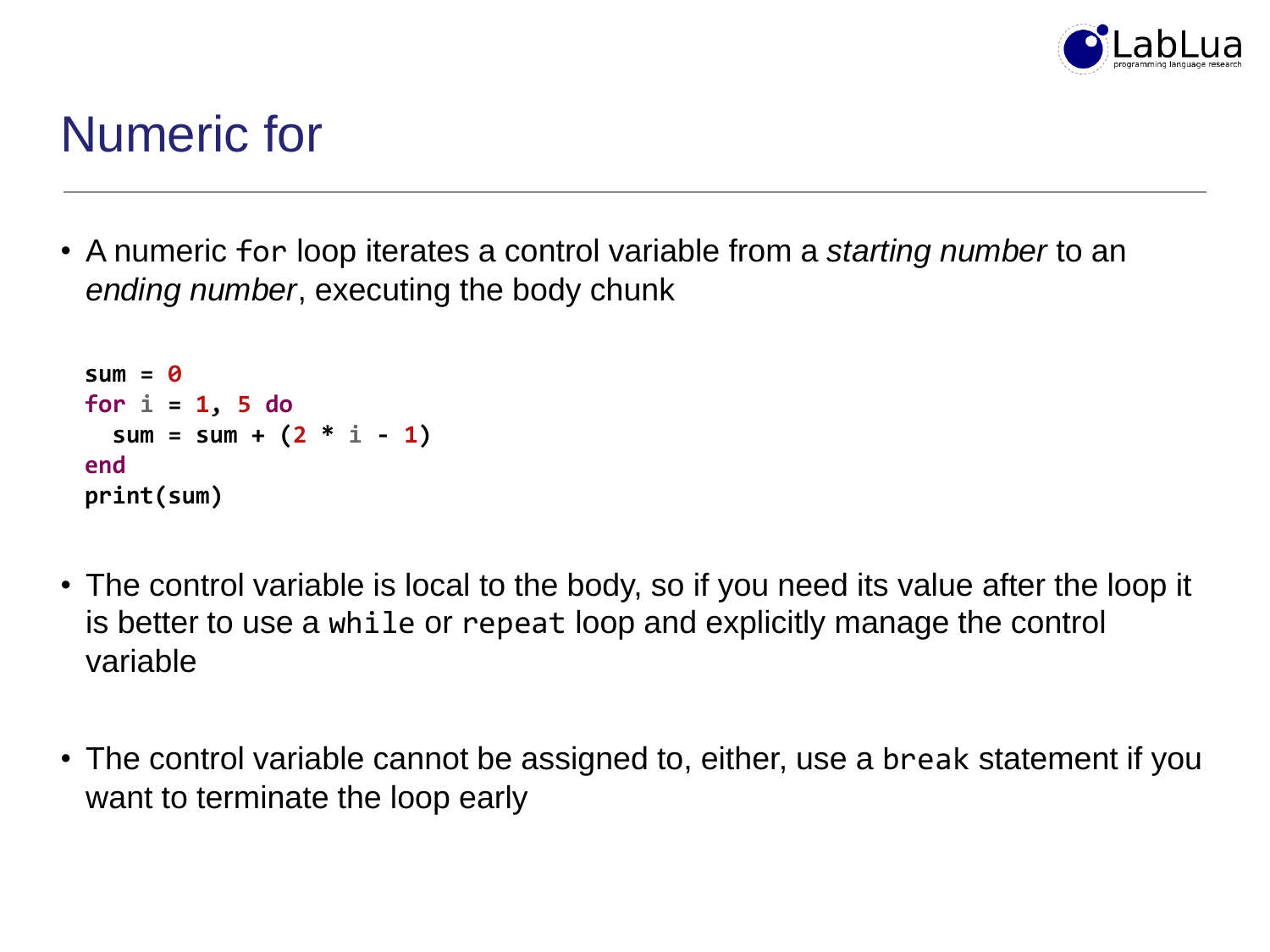

# Numeric for (2)

• If you pass a third number to the numeric for, it will add this number to the control variable after each iteration instead of 1

```
sum = 0
for i = 5, 1, -1 do
 sum = sum + (2 * i - 1)end
print(sum)
```
- You can use expressions for the starting, ending, and step values, but they are evaluated only once before the loop starts
- A for loop can execute zero times, if the starting value is already greater than the ending value (or lesser than in case the step is negative)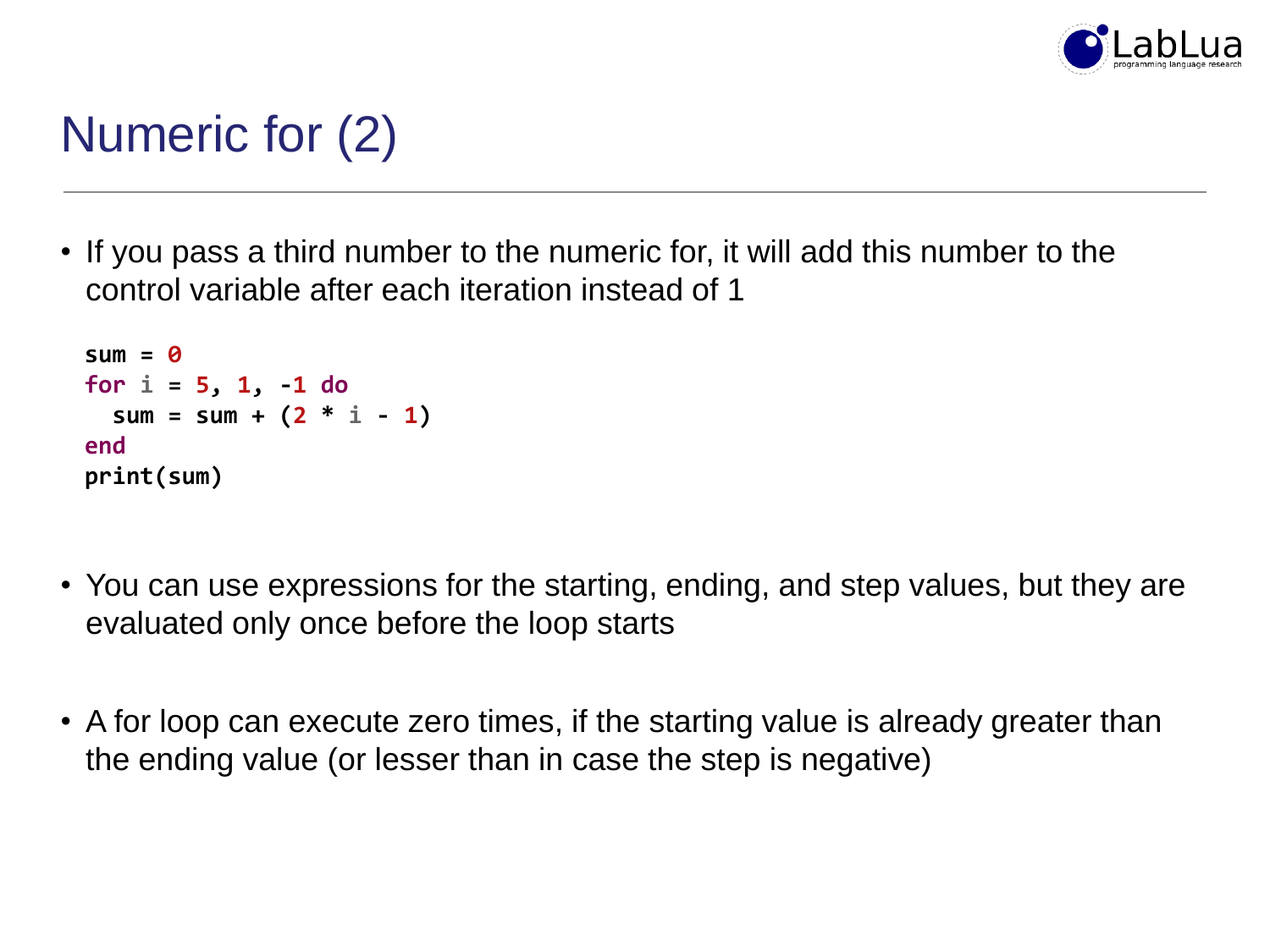

#### Local variables

• A local statement declares a variable that is visible from the next statement to the end of the current chunk

```
local sum = 0 -- local to the program
for i = 1, 5 do
 local n = 2 * i - 1 - 1 -- local to the for body
 sum = sum + nend
print(sum, n)
```
- New local variables *shadow* variables of the same name, whether global or local
- It is good style to use local variables whenever possible, and a common idiom to *cache* the value of a global variable in a local variable of the same name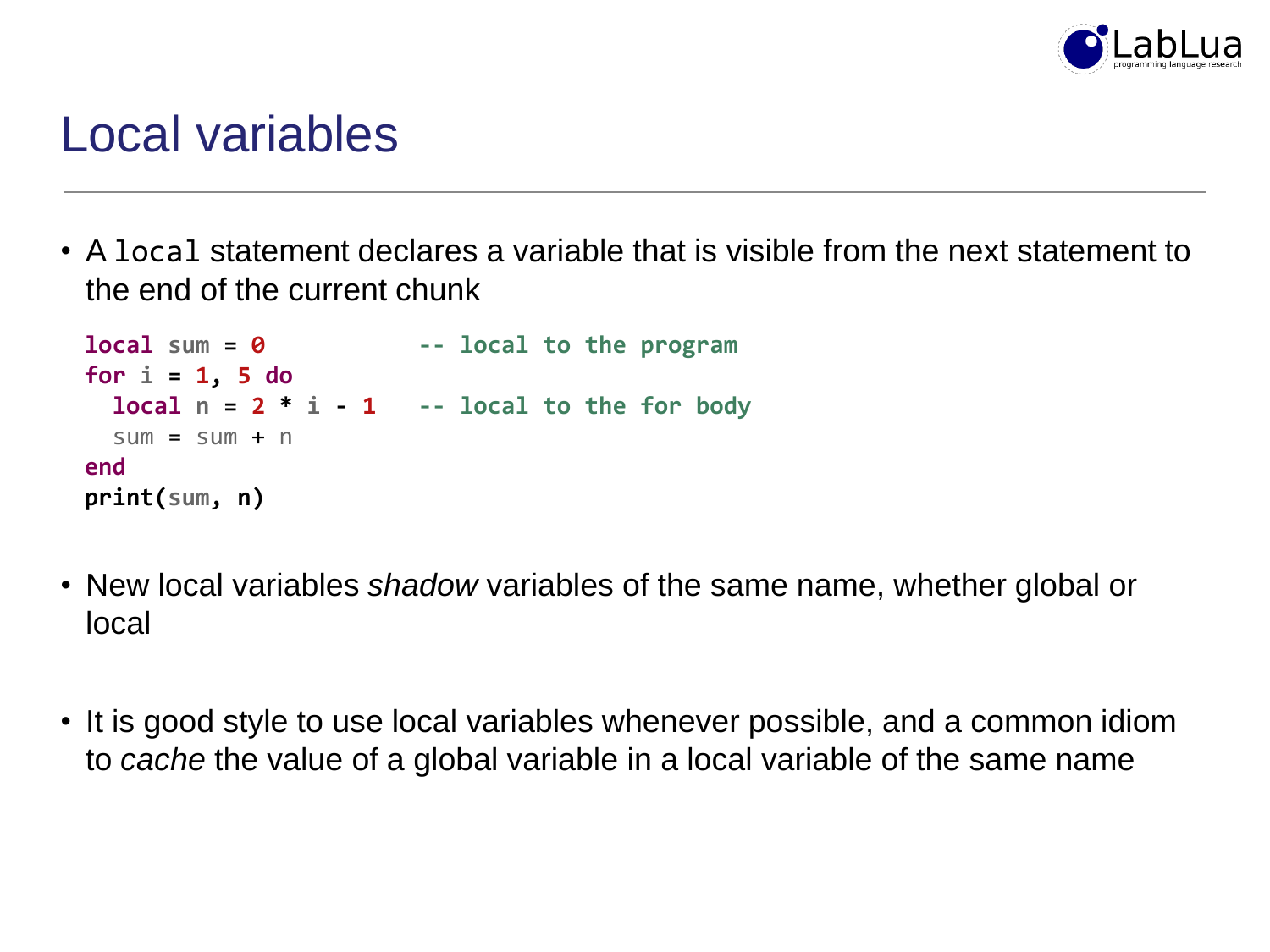

#### do-end

- Entering the three statements of the previous slide in REPL does not do what we want, because each will be its own chunk
- But if we surround them in a do statement it will work
- You can use a do statement to introduce new scopes without changing control flow

```
sum = 0
do
  local i = 1
  while i <= 5 do
    sum = sum + (2 * i - 1)i = i + 1end
end
print(sum)
```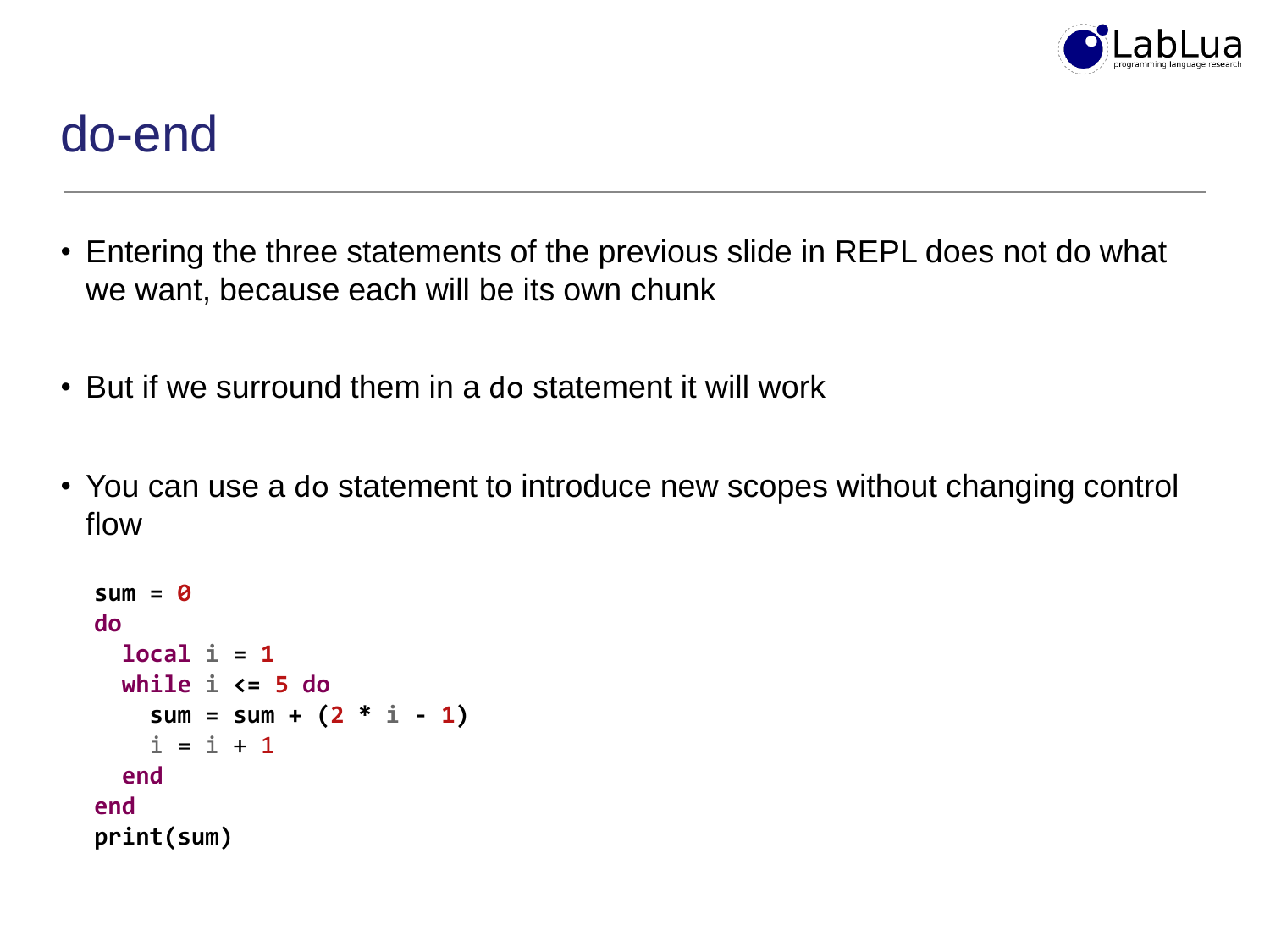

## Multiple assignment

• Lua can assign to several different variables in a single step with *multiple assignment*

```
> a, b = 10, 2 * sum> print(a, b)
10 50
```
• Lua first evaluates all expressions on the right side, then does the assignments, so you use multiple assignment to swap values

```
> a, b = b, a> print(a, b)
50 10
```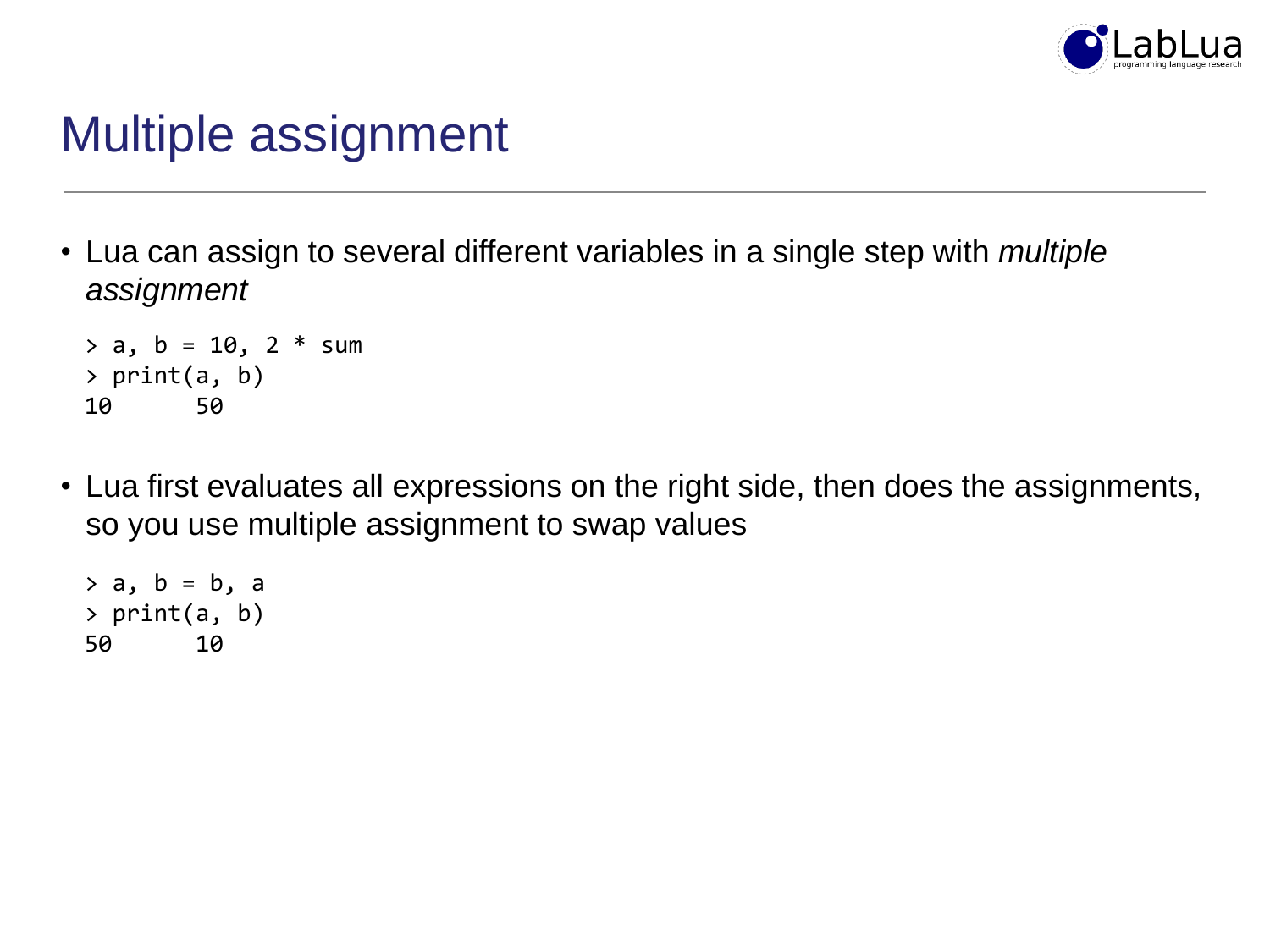

## Multiple assignment (2)

• If there are more variables than values to assign, nil gets assigned to the "extra" variables

 $> a, b, sum = 10, 2 * sum$ > print(a, b, sum) 10 50 nil

- If there are more values than variables, the "extra" values are ignored
- Multiple assignments are very useful used in combination with functions that return multiple values
- A local statement can declare and initialize several local variables, and it works just like multiple assignment